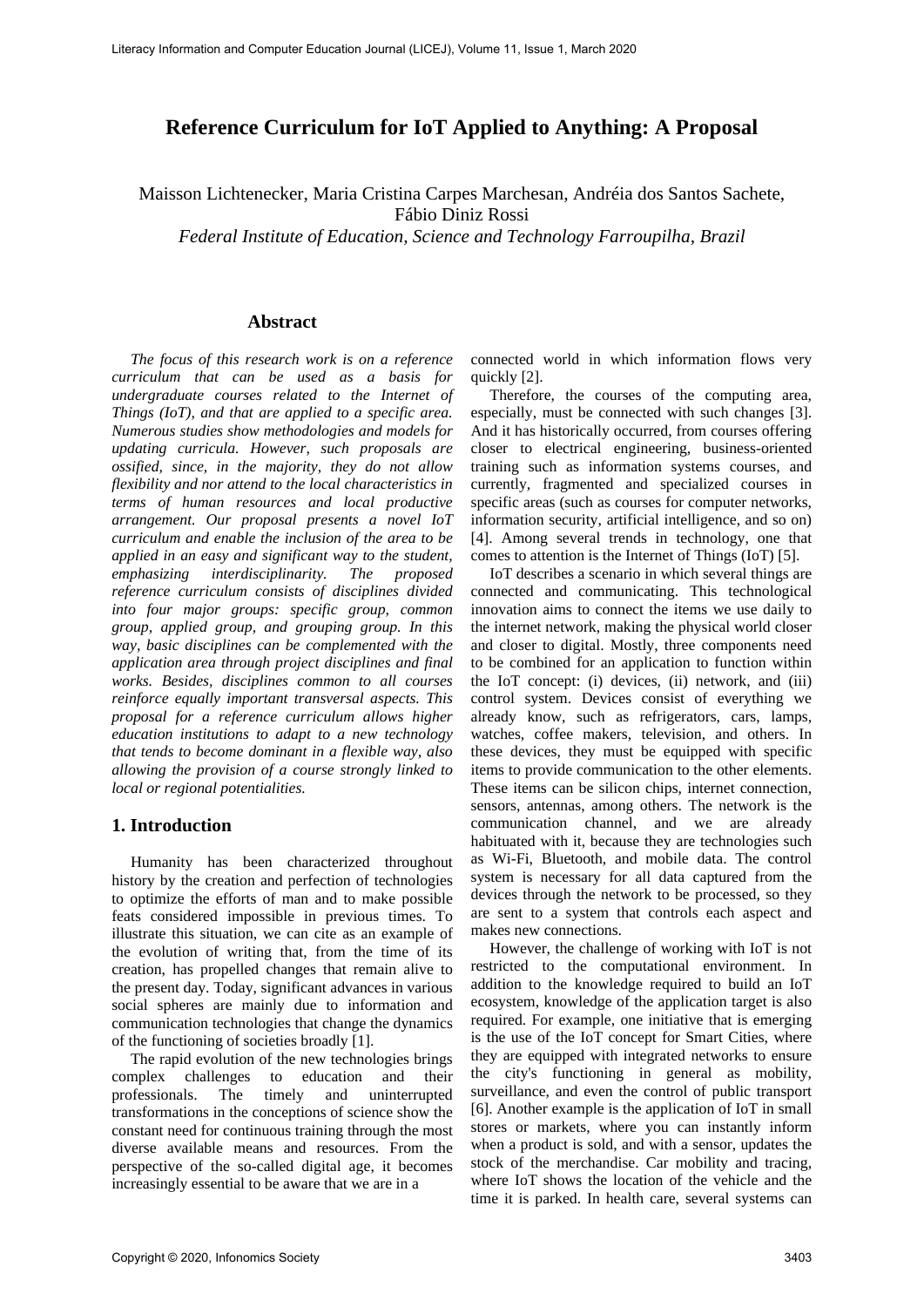be developed to improve drug delivery, to monitor patients' physical status and vital signs. In the agricultural sector, IoT technologies can also be used, and there are currently sensors systems that send notifications regarding the crop state, the weather and soil conditions, and even pest control. Also, we can use the concept to create unique entertainment experiences, with several objects connected in providing new augmented reality immersions. Based on the above, we propose a general curriculum for IoT courses.

We start by surveying the most prominent literature in the area, and then we present the methodology used for defining the curriculum. Besides, our proposal highlights the knowledge, skills, and abilities required for any IoT-based curriculum. Then, we present a case study that applies our proposed curriculum on an agricultural scenario. After, we present a qualitative evaluation based on several professors' opinions. Finally, we discuss the benefits of this proposal.

#### **2. Related Work**

There is no reference curriculum for IoT courses, which at the same time offers all the basic disciplines necessary for the complete technical formation, and can be applied in any area, be it agriculture, health, smart cities, and so on. This interdisciplinarity is a challenge that has been discussed in many works. Also, curriculum adaptations can be detrimental to both student and lecturer.

Mawhinney et al. [7] explain that the curriculum of technology courses, especially computing, must always accompany the development of industrial technologies. This makes sense when it comes to the employability of graduates. However, the university must also be a place of criticality, and the technologies taught must also be those that can, in the future, transform and drive the industry. Therefore, there must be a balance between what to teach, what skills are needed for the future professional, and which technologies to master.

Olagunju and Khan [8] state that traditional curricula cannot adapt to rapid changes in IoT technology and the need for new skills on the part of students. The challenge for universities is to adapt to modern times and to absorb new demands and focus on continuous learning dynamically. To stay relevant in the marketplace, professionals will have to sharpen their knowledge more often. Punctual courses of rapid duration will dictate the teaching of the future professional.

De Haan [9] present a workshop initiative within a computer science course that uses Arduino and sensoractuator kits to develop concepts and small IoT solutions. However, the course is not focused exclusively on IoT. It consists of a strategy that enables curricular adjustment aimed at the insertion of current topics (such as IoT). Perhaps this is the easiest

way to incorporate IoT into more traditional computer science courses through optional or elective disciplines in which the student can enroll. The major limitation of this model is that the student, when entering this subject must have acquired a series of previous skills in other core subjects so that this subject is well used.

Guerra and Perez [10] feature a curriculum of a computer science course that offers a bias towards IoT, guided by a university partner company. As a result, students can graduate prepared to work with the specific devices of this manufacturer. Although it is a business-university partnership that works in terms of student employability, the course is neither generic nor flexible enough to allow students to proficiency in technologies from other manufacturers.

Burd et al. [11] discuss the difficulty of lecturers specializing in meeting the demands of IoT ecosystems. Much more than technical training, the lecturer from this new context must have a holistic view of all components that integrate into the environment and know the entire chain of artifacts that must be interconnected. It is not an easy task when the course curriculum in which the lecturer acts is ossified. Curricula should be flexible enough also to enable the teacher to perform adequately.

We can see that most attempts to teach IoT on a curricular basis are curriculum adaptations due to flexibility mechanisms. We are proposing otherwise. We suggest an IoT curriculum, with flexibility for other areas.

## **3. Curriculum construction method**

Based on the previous and linked to the need for technology courses, and specifically those for computing, to keep up with the labor market and its technologies, the construction of the proposed curriculum began. After, in designing the Analysis Project of the pedagogical and curricular proposal, we aimed to make a diagnosis of the educational proposals and curricula of Brazilian computer science courses, expressed both in written documents and in the way they are implemented in the institutions' daily life. Therefore, it was necessary to build a methodology, including procedures and criteria.

Table 1. ACM Curricula guidelines

| <b>Knowledge Areas</b>        | <b>ACM</b> | <b>Proposal</b> |
|-------------------------------|------------|-----------------|
| Algorithms and Complexity     | X          | Х               |
| Architecture and Organization | X          | X               |
| <b>Computational Science</b>  | X          |                 |
| <b>Discrete Structures</b>    | X          |                 |
| Graphics and Visualization    | X          | x               |
| Human-Computer Interaction    | X          |                 |
| <b>Information Security</b>   | X          |                 |
| <b>Intelligent Systems</b>    | X          | X               |
| <b>Information Management</b> | X          | X               |
| Networking                    |            |                 |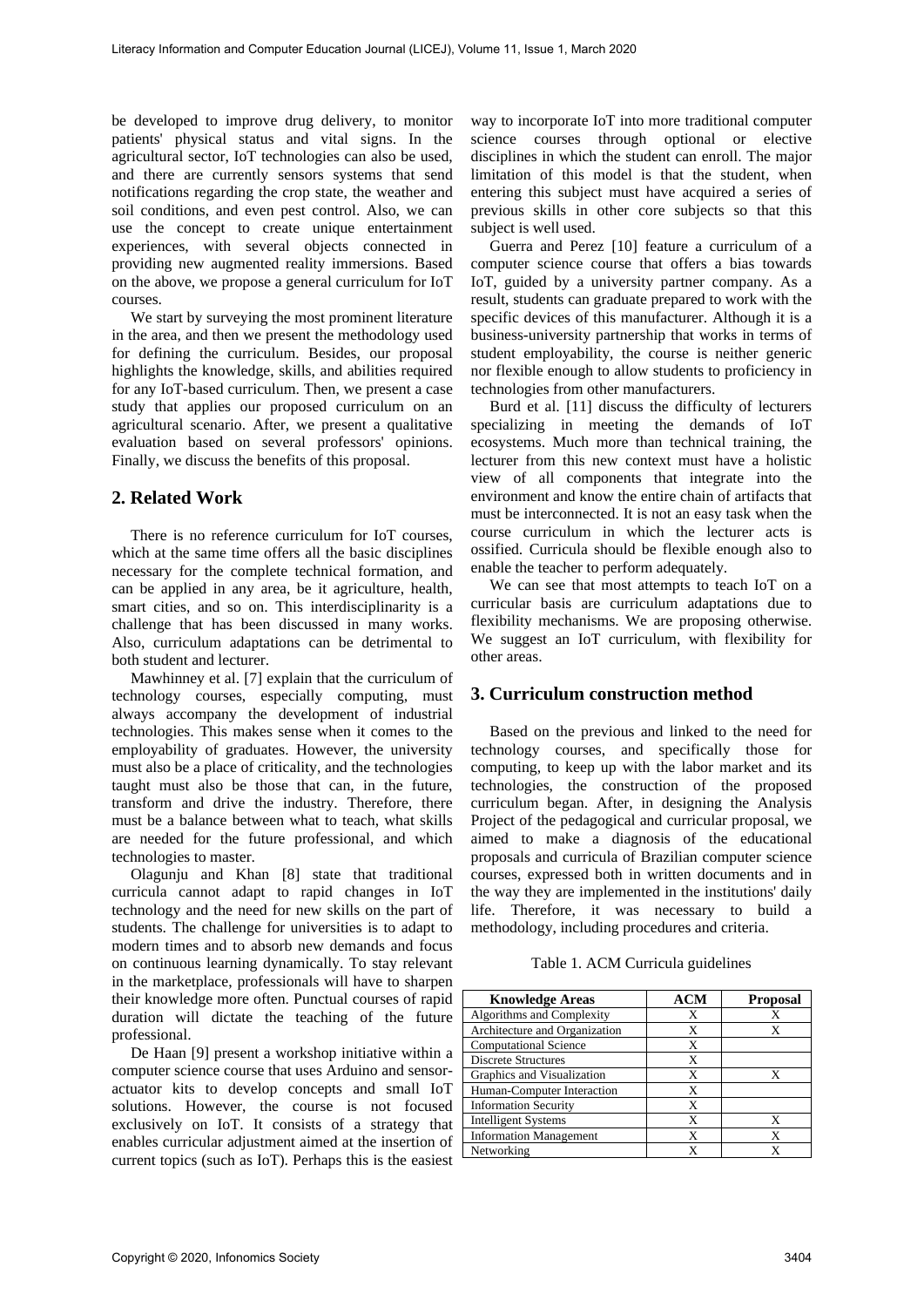| <b>Operating Systems</b>         |  |
|----------------------------------|--|
| Platform-Based Development       |  |
| Parallel and Distributed Systems |  |
| <b>Programming Languages</b>     |  |
| Software Development             |  |
| <b>Systems Fundamentals</b>      |  |
| Software Engineering             |  |
| <b>Professional Practice</b>     |  |

In this process of construction, conceptions and assumptions were expanded, leading to the establishment of a larger objective that would be the development of a methodology that would subsidize both the analysis and evaluation of pedagogicalcurricular proposals, as well as the elaboration of the new project. The construction of the method was a collaborative and dynamic process since it was not based on any closed model. The work was developed in the following steps: (i) Sample definition and collection of pedagogical-curricular proposal documents. (ii) Elaboration of conceptions of educational proposals-curriculum for higher education in computing. (iii) Analysis of the pedagogical projects. (iv) Discussion of the results, preparation of the final report and roadmap of indicators and criteria for the elaboration of the educational proposal in applied IoT.

Professors formed the working group for the creation of this proposal in the area of computing, engineering, and education. This mix of professionals strives for interdisciplinarity since the nature of the curriculum, trying to impress this feature on the course, and on the future egress: the ability to work with multidisciplinary teams. Based on these curricula, the working group produced documents addressing (1) pedagogical proposal concepts/computer curriculum, (2) suggestions for criteria for review and evaluation of documents submitted by universities, and (3) methodology and criteria for analysis of the implementation of the proposals.

The working group considered the curriculum guidelines presented by ACM. As shown in the 2013 Curriculum Guidelines for Undergraduate Degree Programs in Computer Science, our proposal should be multidisciplinary, not too long in time but allowing for a reliable, up-to-date background that meets institutional needs (to address institutional needs, we will present after a review of Brazilian computer science courses that comply with legislation regarding Brazilian curriculum guidelines).

Table 2 shows the result of the working group discussion on the ACM curriculum proposal, where some of the knowledge needed by the computer science professional was prioritized, with a particular focus on the skills required for a professional who will develop IoT solutions.

For analysis, the curricula of the top computer science courses of the ten best Brazilian universities ranked by the QS World University Rankings (USP,

Unicamp, UFMG, UFRJ, UFRGS, PUC-Rio, UFPE, UFSC, PUCRS, UNESP) - were chosen. This phase culminated in the discussion of the documents produced by the working group.

Considering the provided material, some criteria were listed as necessary, namely: There is a need for a flexible and up-to-date curriculum to allow student fluency in any technology involving IoT processes and products. Then, the aim was to arrive at indicators and criteria that constituted instruments of dialogue with any proposal or project and the norms coming from the Ministry of Education.

Table 2 summarized all the work done by the working group and served as the basis for the creation of the new IoT curriculum proposal, which took into consideration essential disciplines pointed out by the working group. However, as the project is a leaner curriculum, some subjects can be worked out in a transdisciplinary manner. More specific ones, such as Sensors, are added.

After that, it was possible to share the acquired experience and to discuss the ideas that emerged from the analysis performed in the previous step, deepening the discussion on the criteria indicators. For the analysis and evaluation of proposals and computation projects previously defined. These procedures allowed to realign the interpretations attributed to the researched universe, besides ratifying the guiding axis built collectively by the workgroup. Thus, it was possible to draw some conclusions about the proposal landscape, to define the working methodology of the next phase, and to elaborate the evaluation script of the implementation of the new proposal.

# **4. Proposed Curriculum**

In today's world, there is a need for higher education institutions to reformulate their undergraduate policies in order to overcome current practices stemming from the rigidity of curricula, in courses structured more in the corporate view of the professions than in the perspectives of attention to the context scientific-historical aspects of the areas of knowledge, of meeting the current demands and of inducing new requests more appropriate to society [12].

For these issues to be met, structural changes are necessary for the academic context so that new options for courses and curricula are tried, as well as other educational and pedagogical alternatives to be

implemented. A new course proposal should be in tune with a new worldview, expressed in the new paradigms of society and education, guaranteeing the global and critical formation for those involved in the process, as a way to enable them to exercise citizenship, as well as subjects of the transformation of reality, with answers to the significant contemporary problems [13].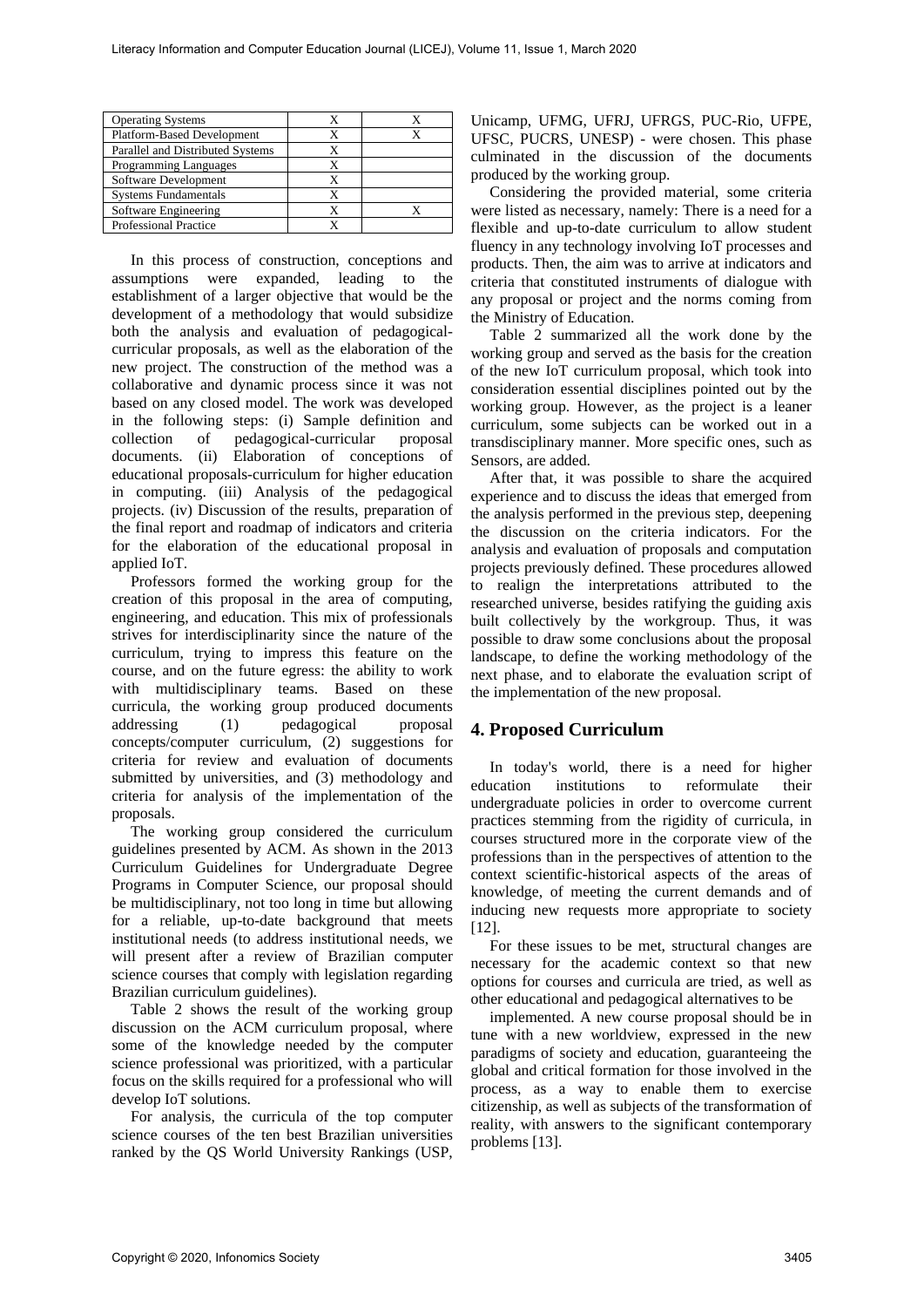|                              | <b>USP</b> | Unicamp | <b>UFMG</b> | <b>UFRJ</b> | <b>UFRGS</b> | <b>PUC-Rio</b> | <b>UFPE</b> | <b>UFSC</b> | <b>PUCRS</b> | <b>UNESP</b> |
|------------------------------|------------|---------|-------------|-------------|--------------|----------------|-------------|-------------|--------------|--------------|
| Algorithm                    | X          | X       | X           | X           | X            | X              | X           | X           | X            | X            |
| Algebra                      | X          | X       | X           | X           | X            | X              | X           | X           | X            | X            |
| <b>Geometry</b>              | X          | X       | X           | X           | X            | X              | X           | X           | X            | X            |
| <b>Calculus</b>              | X          | X       | X           | X           | X            | X              | X           | X           | X            | X            |
| <b>Data Structure</b>        | X          | X       | X           | X           | X            | X              |             | X           | X            | X            |
| <b>Computer Architecture</b> | X          | X       | X           | X           | X            | X              |             | X           | X            | X            |
| <b>Computer Organization</b> |            |         | X           | X           | X            |                |             | X           | X            | X            |
| <b>Operating Systems</b>     | X          | X       | X           | X           | X            | X              |             | X           | X            | X            |
| <b>Software Engineering</b>  |            | X       | X           |             | X            |                | X           | X           | X            | X            |
| <b>Database</b>              |            |         | X           | X           | X            |                | X           | X           | X            | X            |
| <b>Electronics</b>           |            | X       |             |             | Х            |                |             | X           |              | X            |
| <b>Networking</b>            |            | X       | X           | X           | X            | X              | X           | X           | X            | X            |
| <b>Circuits</b>              |            | X       |             |             | X            | X              |             | X           | X            | X            |
| <b>Distributed Systems</b>   |            | X       |             |             | X            |                |             | X           | X            | X            |
| <b>Compilers</b>             |            | X       | X           | X           | X            | X              | X           | X           | X            | X            |
| <b>Physics</b>               |            | X       | X           |             | X            |                |             | X           | X            | X            |
| <b>IT Infrastructure</b>     | X          | X       | X           | X           | X            | X              | X           | X           | X            | X            |

Table 2. Computer science core subjects comparison

Besides the considerations presented, they should contemplate the more general aspects that constitute the frame of this scenario. In all aspects, the scientific and technological innovations and the demands of the world of work acquire relevance in training and professional practice [4].

Based on the above, the proposed course is formatted with a total of 2400 hours, divided into 3 years (6 semesters). In this way, such a course can be offered in 20 hours of classes per week, taking into account a 40-week academic year (due to the restrictions of the Brazilian educational legislation).

However, the lesson time quantities can be modified to adjust to other laws. The disciplines offered in the course are divided into 4 major groups: (i) specific group, (ii) common group, (iii) applied group and (iv) grouping group. The specific group presents the technical disciplines of computation and engineering needed for the implementation of the entire IoT infrastructure, from sensors, through communication with edge devices, to final data processing and visualization of information. This group was assembled based on the most important disciplines and in order to maintain coherence with the core of Brazilian computer science courses, based on Tables 1 and 2.

The common group presents the disciplines common to all courses, such as languages and related subjects that are not part of the technical core of the course. The applied group shows the area over which the IoT infrastructure will be used. The grouping group consists of those disciplines that group the diverse knowledge in development of middle and final projects. Together these 4 groups allow the formation of a complete professional for the IoT universe. Figure 1 shows the arrangement of groups and their disciplines.

The specific group of disciplines paves the way in three broad directions that complement each other: (i)

electronics, which enable a later knowledge about sensors and their performance in the environment, (ii) programming, starting from algorithms, through data structure , database and software engineering, programming for embedded environments, and ending with backend development for mobile devices, and (iii) the part of computational fundamentals required for the architecture and computers organization and operating systems.

In a transversal way, the curriculum presents IoT infrastructures and networking in order to integrate all the components of the ecosystem. The common group can be filled with those complementary subjects, and in some countries, obligatory. In this scenario, those disciplines that contribute to a broader and more general student education, addressing issues such as citizenship, language, the structuring and legislation, and the professional exercise of future egress in society.

Grouping group is intended to provide students with the opportunity for group problem-solving skills. Also, it allows the integral development of a research project applied to the area, and that enables the student to envision a scientific methodology that assists them in the development of their final work.

The applied group consists of the disciplines in which the IoT ecosystem will be applied. As examples, we can list several areas that currently use (or could use) IoT architectures are in problem-solving processes and support for industry decision-making 4.0, such as health, agriculture, urban mobility, sustainability issues, military applications, and so on.

#### **5. Case Study**

This section presents an implementation of the previously presented core curriculum with a Common and Applied group proposal that is currently in effect.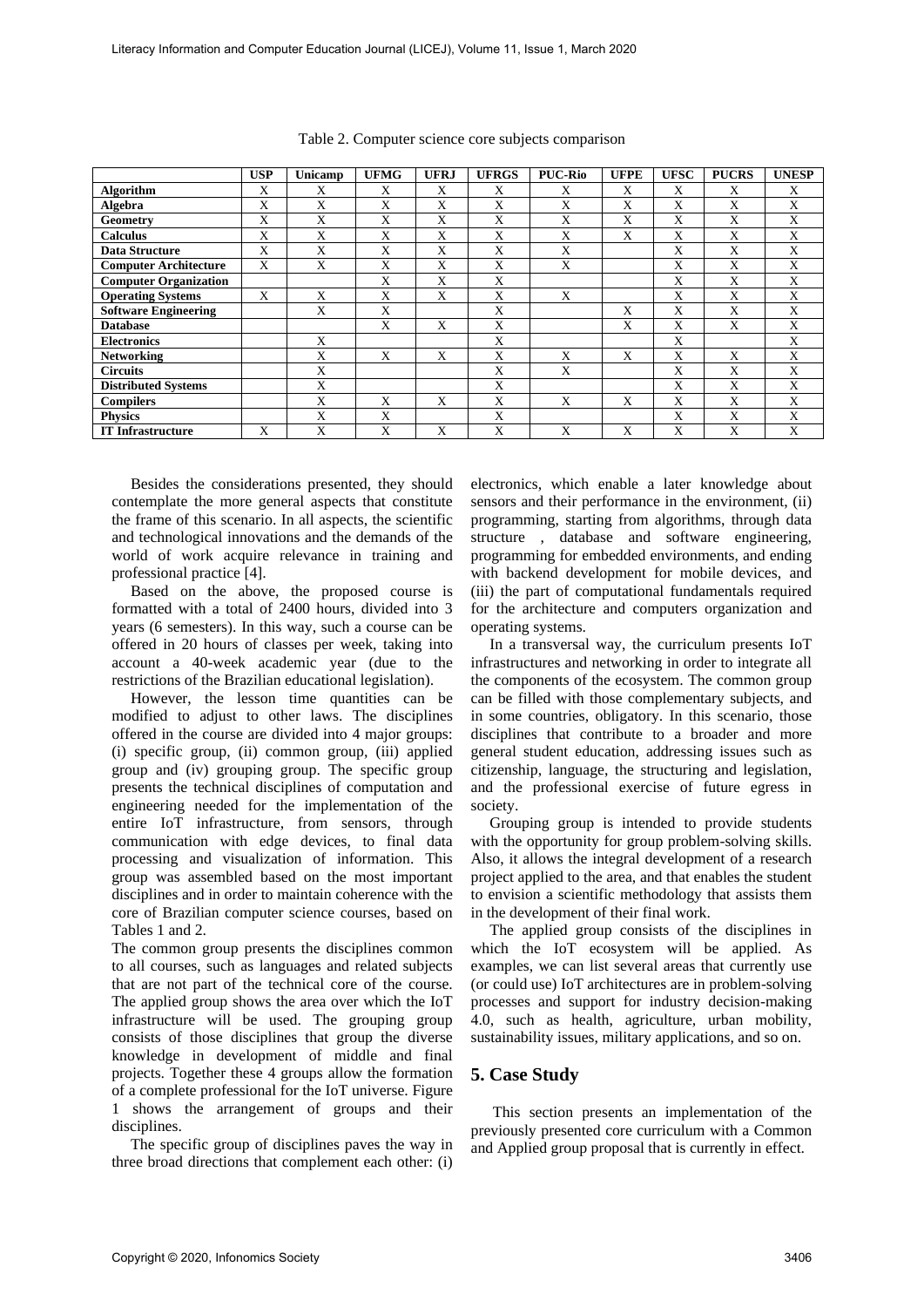$2nd$  $3<sub>th</sub>$  $4<sup>th</sup>$ 5th 6th  $1st$ Agricultural Agroecosystems Agricultural Agricultural Precision Geoprocessing Agriculture  $72h$ Production I Production II Machines and  $72h$  $72h$  $72h$ Equipment  $72h$ Topography  $72h$ Soil-Plant Animal Animal Agroindustrial 72h Agroindustrial System Production I Production II Processes II Seminar  $72h$  $72h$  $72h$ Processes I  $72h$  $36h$  $72h$ Statistics Water Text Production 36h Resources  $36h$  $72h$ Scientific Methodology 36h Common Group Applied Group

development, technical advice and consulting,

Figure 1. Complementary applied disciplines

The project in Figure 2 consisted of an IoT course applied to the agricultural and animal environment.

The choice of this area occurred due to our local productive arrangement that is purely agricultural and requires the resolution of several open technological problems, which offers several possibilities for both employability and installation of new innovative companies in the region.

In this way, the students will be able to project computational solutions to problems identified in the context of agrarian sciences, apply and relates concepts of software engineering, automation, and agricultural sciences, specify minimum hardware and software requirements for agro-computing systems, develop computerized systems for precision agriculture, manage the process of developing systems in the area of agro-computing, apply national and international industry and market standards in agrocomputing systems, carry out technical and economic feasibility studies in the area, evaluate the socioenvironmental impact of computational solutions in the agrarian environment, apply agro-computing to the rational use of natural resources, manage technical teams in the area.

If we visualize the developmental path presented in Figure 2, we can see that there is an introduction to agricultural systems, a robust conceptualization of farming and animal issues, as well as agro-industrial processes. Finally, disciplines of technologies applied to agro-computing problems are also listed, such as precision agriculture and geoprocessing.

To maintain the course, a minimum infrastructure is indicated as a library, including specific and up-todate collection, laboratory of sensors and embedded computing, geoprocessing, and precision agriculture laboratory, and laboratory of agro-automation (irrigation and agricultural mechanization).

We hope that the graduates of this agro-computing course can work in companies of planning, project companies and organizations in the agricultural sector, institutes and research centers, and institutions, through the training required by current legislation.

#### **6. Discussion**

An IoT curriculum should address specific skills. Man-Machine interaction is at the heart of the Internet of Things. Therefore, the ability of systems to communicate must also include men and their natural languages such as speech, gestures, and looks. The way the users interact with the system, how they provide inputs, and how they receive the results must be carefully thought.

It is cognitive computing that will give even more intelligence to devices, allowing them to learn from and respond to human interactions, making the user experience more dynamic. In constant learning, cognitive IoT devices will be able to improve themselves and deliver more and more value to the population in a personalized, natural, and predictive way.

Considering this scenario, knowledge related to artificial intelligence, human-machine interface, natural language, speech recognition, among others related to cognitive computing, will be much appreciated. The professionals in this area must have experience with electronic devices and their components such as power source, microcontroller, modem, GPS, sensors, among others. You need to understand how these "small" systems work and how to connect and program them.

Specifically, in the case of sensors, it will be necessary to know simulators that can be used in the development stage. It is because it is often challenging to create a production-like environment, especially considering a scenario where the solution being developed has dozens or even hundreds of sensors.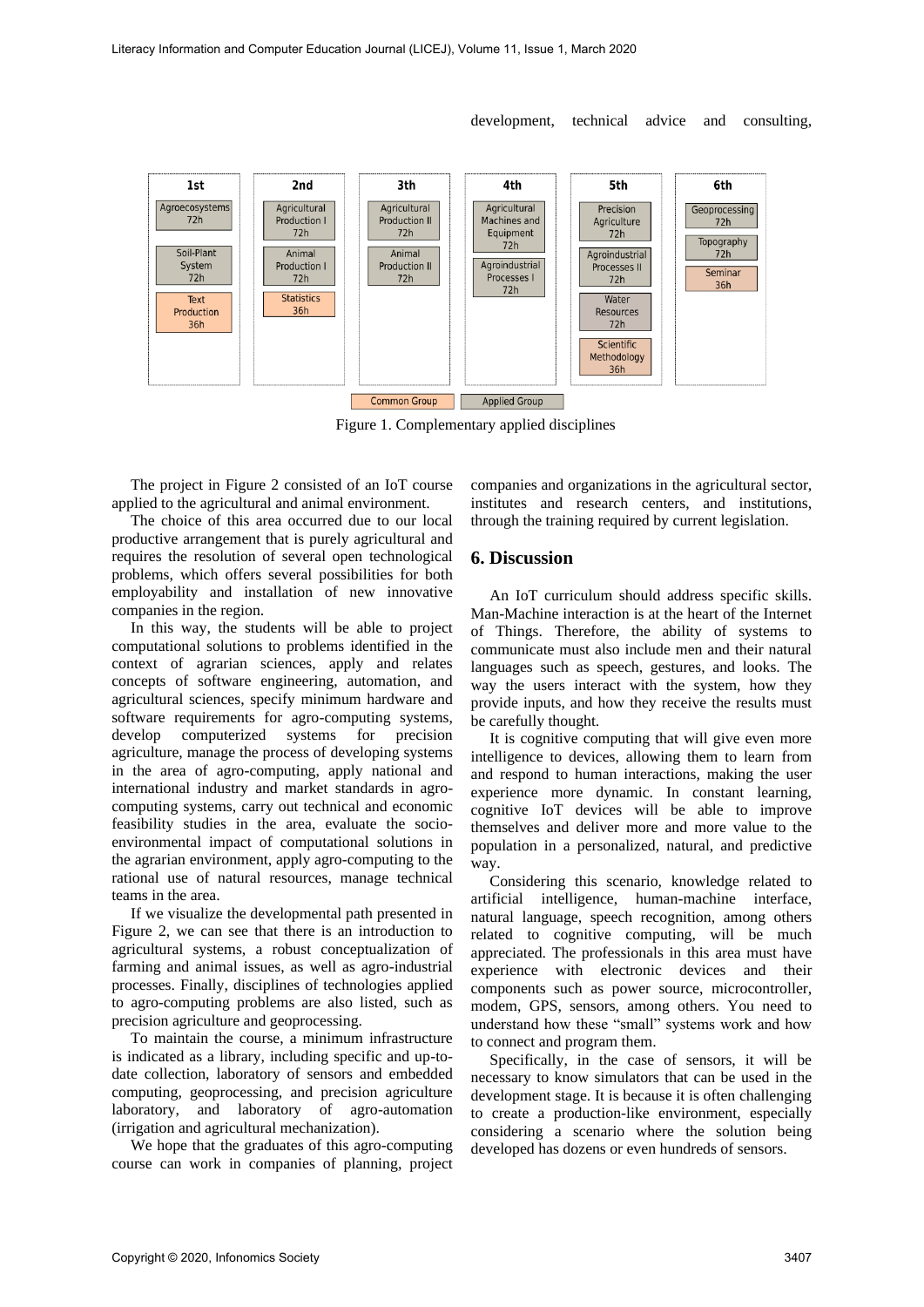In situations like this, it becomes impracticable to reproduce the environment for the development and testing, so that the simulators come into play. In addition to the intelligence that can be embedded into devices through software, IoT systems can also feature other software components, such as backend support and management systems, dashboards, reports, and mobile applications. The development of all these components requires professionals specialized in various areas of software development, be it embedded, enterprise, web, or mobile.

One of the main barriers to popularizing the IoT at the projected level is the lack of open standards that allow integration between solutions developed by different manufacturers. To better understand, these patterns have different purposes and are intended for specific use cases, such as defining how one device will connect with another? How will the system connect to the internet? How will data be transferred to servers? How will servers send messages to each other and more?

To get an idea, just for the wireless connection, professionals in the field will have more than 20 protocol options available [14]. While efforts to unify them not affect, it is essential that the practitioner working in this area understands the application of each.

It is crucial to understand the requirements and needs of the product to define which protocol is best suited for each case. Therefore, one needs to know in detail what each protocol is for and its particularities. Besides, one of the first challenges of IoT systems is being able to process the volume of data produced by connected devices. It is estimated that the number of data generated by the digital economy is doubling every two years.

By 2020, the number of gigabytes generated annually is expected to reach 44 trillion [15]. To overcome this challenge, it will be essential to have the ability to efficiently access, process, and understand data and present condensed information. Cognitive computing will be an excellent ally for companies to extract insights from this immense volume of data, whether structured or unstructured. While technology plays a vital role, practitioners will need to develop models - based on tools and techniques - to define how this data will be collected, updated, and stored and what is the best framework for doing so.

We need to develop data models that allow us to generate information and knowledge with high performance. And to make decisions about the best data model, there's no denying the importance of knowing databases, big data, and analytics to extract business value from that information.

Finally, concerns about the security of IoT devices are significant, even higher than those of a software system. There are rare reports of intrusions to cloudconnected devices, adding to the feeling of insecurity

that surrounds the area. Despite being a concern, the security aspect does not seem to be a priority in the development of these products as the technology itself is still a challenge.

Much thought is given to how to ensure user safety in a surveillance system, for example, but the system itself is insecure. This scenario opens space for professionals in this field. It offers opportunities not only for security specialists but also for developers in general because it is a little-explored aspect of IoT and lacking supportive solutions.

All these competencies are represented in this curriculum proposal. Knowledge about humanmachine integration, manipulation of electronic actuator and sensor devices, standardization of data communication, processing of large volumes of data, and safety.

# **7. Qualitative Evaluation**

As the curriculum presented is still in the proposal stage, ie, it has not yet been implemented in a real environment, we show a qualitative assessment based on the opinion of several computer science professors and IoT specialists.

To do so, we use an adaptation of the System Usability Scale (SUS) [16], which is generally used to measure software acceptability by users. This survey consists of 10 questions, and the possible answers are formatted as a Likert scale with five options. The range of scale response options range from 1 (strongly disagree) to 5 (strongly agree). The adapted questions are:

- 1. I think that I would like to use this curriculum.
- 2. I found the curriculum unnecessarily complex.
- 3. I thought the curriculum was easy to implement.
- 4. I think that I would need the support of a technical person to be able to implement this curriculum.
- 5. I found the various functions in this curriculum were well integrated.
- 6. I thought there was too much inconsistency in this curriculum.
- 7. I would imagine that universities would adapt to use this curriculum very quickly.
- 8. I found the curriculum very cumbersome to use.
- 9. I felt very confident in implementing the curriculum.
- 10. I needed to learn a lot of things before I could implement this curriculum.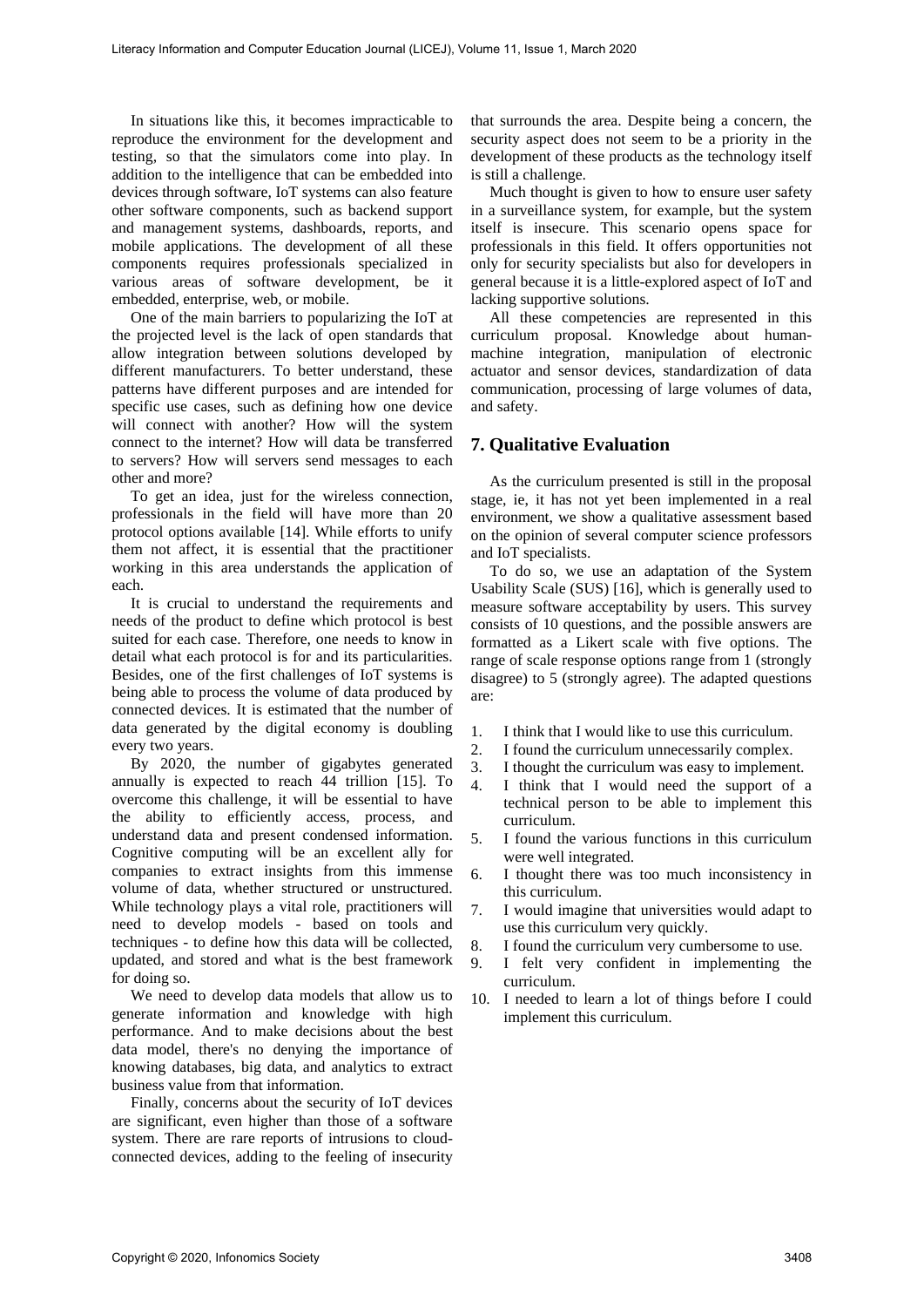

Figure 2. Summary of SUS responses

After collecting the results, the results should be integrated. For odd answers (1, 3, 5), subtract 1 from the score the user answered. For even answers (2 and 4), subtract the answer from 5. That is, if the user answered 2, count 3. If the user answered 4, count 1. After, all weight values must be summed and multiplied by 2.5. This is the final score, which can range from 0 to 100.

The average System Usability Score is 68 points. Any value below 68 points demonstrates that there is a limitation on the usability or application of the proposal, and any amount above this average shows that respondents well accept the proposal.

The qualitative research was conducted with 20 teachers from different Brazilian higher education institutions. The answers are summarized in Figure 3. The result of the SUS evaluation was 70 points. This means that the curriculum proposal is well accepted and consistent, with the relative ease of implementation for universities, and shows evidence that educational institutions can adopt this proposal to their demands.

## **8. Conclusions**

When the term IoT was coined in the 1990s, we had no idea how important the subject would gain over the years. The interconnection of smart devices capable of controlling, exchanging or sharing information and data, without the need for physical interaction with humans, is already a reality in many sectors and should increasingly impact the world economy.

Remote monitoring of health and fitness through wearable devices, patient-bed sensors, and support for identifying syndromes and epidemics are some examples of how the IoT can benefit patients, hospitals, and operators alike, allowing improvements in communication between all and contributing to preventive and assertive diagnoses. In the industrial sector, many IoT applications can improve processes, reduce excess and costs, create new business models, and speed up operations.

Industrial Internet of Things (IIoT) enables integrated activity monitoring, resulting in an extensive database that assists in automated decision

making from machine and equipment integration. Such an advance also requires a more significant concern for information security and data protection. It is essential to be prepared to detect potential cyber attacks that may cause physical damage to an industrial facility or impair plant functionality. In healthcare, care must be even higher, as failures can have irreversible impacts on people's lives.

The more devices connected to a network, the more opportunities for fault exposure and exploitation are possible. Just as the IoT promises to facilitate processes and activities, it also demands a lot of responsibility for protection. Maintaining a consolidated security policy is essential, as well as continuous monitoring of IoT devices and the adoption of damage mitigation measures. And now, companies can also respond to these changing market conditions with agility and flexibility.

IoT professionals have to understand existing and emerging technologies. One of the core competencies that all IoT professionals need to have is a deep and broad knowledge base about these technologies in their technical skills. These skill differences lead to an entirely new industry within the job market.

Relying on the right skills is critical to applying IoT and being able to keep up with developments in the new segment. After all, data is never stagnant, and technological change is constant. Therefore, professionals in the field will need to be aware to keep the company always moving and up to date with the industrial internet.

This work proposes a reference curriculum of an IoT course applied to any area of knowledge, presenting a primary curriculum that offers all the necessary skills for the technical understanding of the environment, and which allows curricular flexibility to suit the most diverse specific contexts.

## **9. References**

[1] M. Y. Vardi, Technology for the most effective use of mankind, Commun. ACM 60 (1) (2016) 5–5. doi:10.1145/3020075.

[2] J. Casap, The speed of learning, in: 2019 ACM SIGUCCS Annual Conference, SIGUCCS '19, ACM, New York, NY, USA, 2019, pp. 2–2. doi:420 10.1145/3347709.3347769.

[3] L. Brown, L. Fox, M. Carney-Morris, B. Lynn Nolen, Training faculty: Teaching goals vs. tech tools – finding a balance, in: 2019 ACM SIGUCCS Annual Conference, SIGUCCS '19, ACM, New York, NY, USA, 2019, pp. 425 236–236. doi:10.1145/3347709.3347823.

[4] M. Guzdial, A. Kay, C. Norris, E. Soloway, Computational thinking should just be good thinking, Commun. ACM 62 (11) (2019) 28–30. doi:10.1145/3363181.